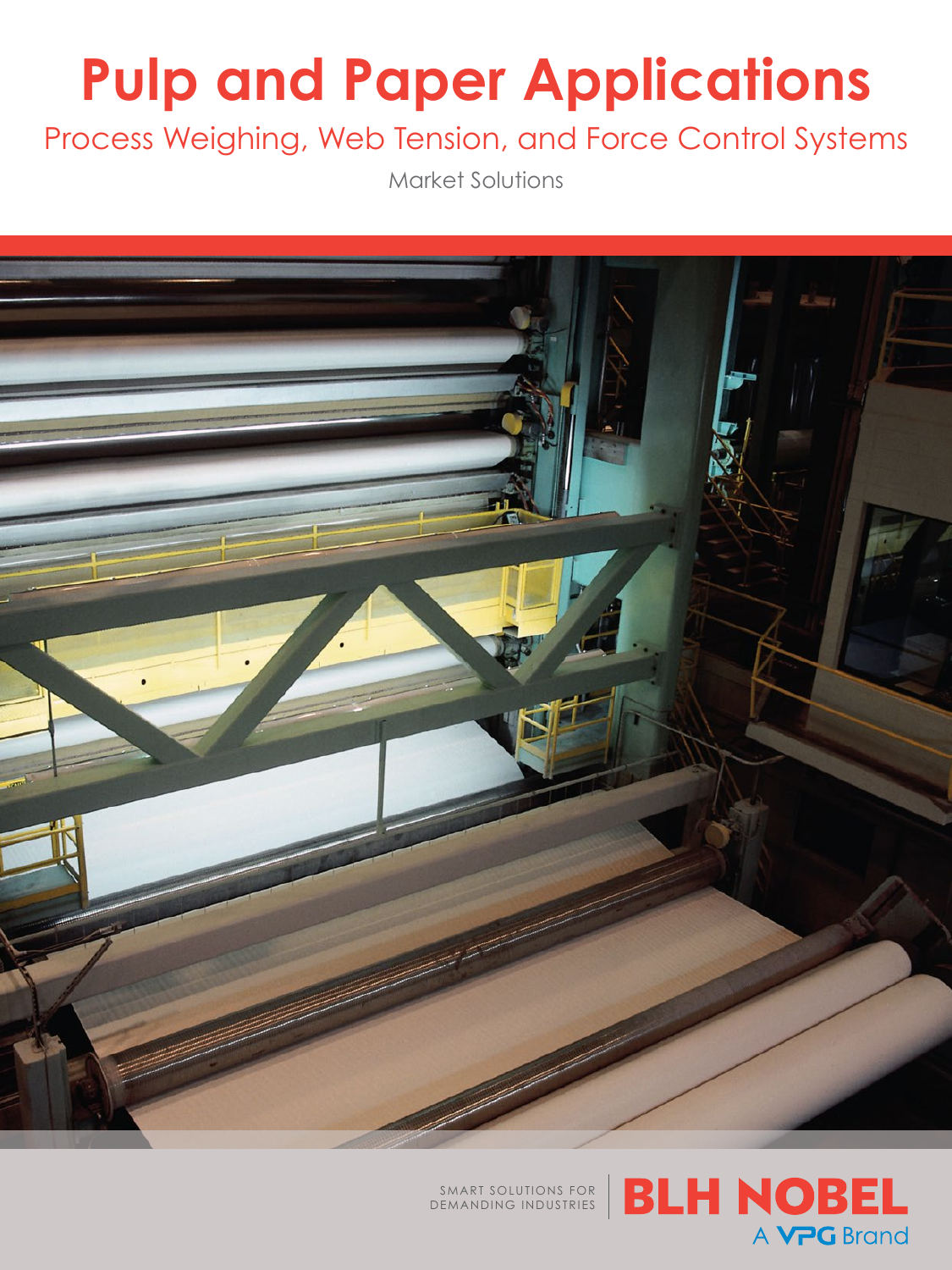

# **Paper Rolls, Pulpers and Coating Kitchen**

BLH Nobel has four decades of experience in pulp and paper mill process control. In addition to providing precision force and web tension measurement for machine operation, we have extensive experience in mill process weighing. We provide weighing systems that are insensitive to side load forces introduced by thermal expansion and vibration. This guarantees high reliability and accurate production in coating kitchens. We weigh finished "Jumbo" rolls with overhead crane scales or at fixed weighing stations. Conventional rolls are weighed on lifting tables after slitting and winding. Pulpers and barking drums are weighed by high-capacity load cell systems that also control filling levels. Our transducers and instruments are designed for easy installation and use, and provide excellent performance in harsh process environments.

We offer the broadest range of load cells and weighing instrumentation on the market. Providing customized solutions, special load cells and application specific software is not just an option—it is standard procedure with us.



WE BELIEVE IN **RELIABILITY.** That's why our custom load cells are tailored to your specific needs.

WE BELIEVE IN **CONTROL.** That's why our solutions measure actual force.

**QUALITY.** That's why we design, build, and deliver a custom made solution with very competitive lead times.

# **Web Tension Measurement Unit**

An FMU consists of two precision load cells, a load plate that carries the pillow block, and a base plate that mounts to the machine support. The unique design of the FMU allows measurement of the resultant web tension force. Because the load cells are cylindrical, they can be rotated to measure in the direction of the exact resultant force. Measuring the resultant force rather than a vertical or horizontal component assures the highest possible accuracy and eliminates wrap angle restrictions. Whether you are using standard products or customized solutions, our highly skilled system engineers, service technicians and flexible production sites can meet your demands with a high level of professionalism.

### **Applications**

Paper machines Steel strip tension equipment Felts, dryers, calenders, coaters, and laminators Winders and rewinders

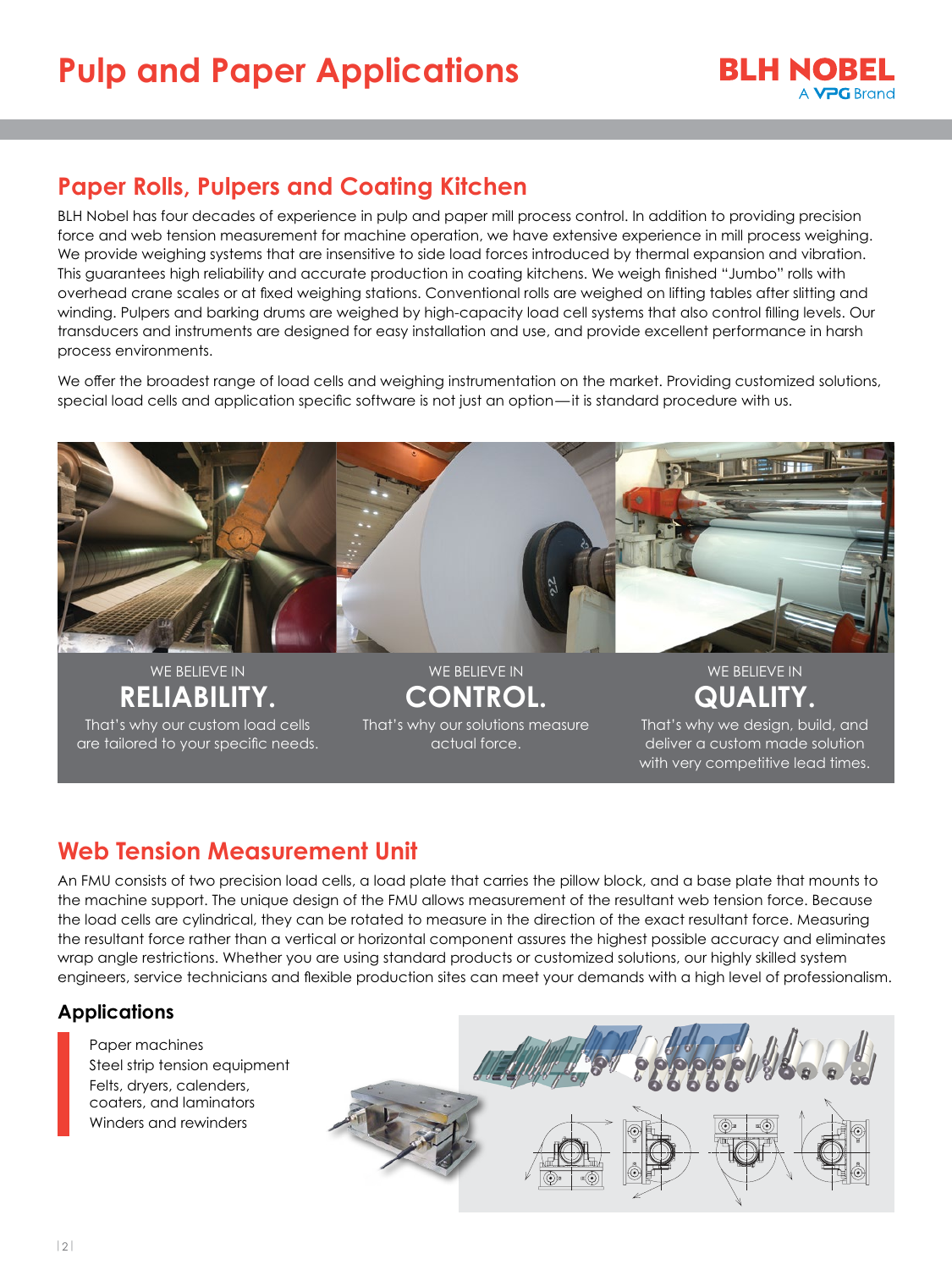

# **Dynamic Resultant Force Measurement**

Patented HTU universal web tension load cells measure force in both vertical and horizontal directions. This makes it possible to calculate the exact web tension and resulting force, even in the presence of alternating web angles. The low height of the HTU module makes it easy to fit into existing machines under a pillow block, and the load cell is temperature compensated to 250°F. These features add up to zero maintenance, simple retrofit, and long-term reliability for machines that continuously process material in the paper industry.

#### **Applications**

- **Calenders Winders Coaters** Breakers Rewinders
- Laminators Felts Wire sections Dryers



# **G4 – State-of-the-Art Instrument for Weighing and Force Measurement**

The G4 family of process control instruments offers high speed, high performance control for industrial weighing/force measurement applications plant wide. G4 units set new standards geared for today's application demands and tomorrow's expanding requirements. The multichannel G4 has synchronized samplings of all channels, which enables true measurement that is not affected by severe vibration and shock.

G4 instruments accommodate up to seven different, easily installed modules for advanced performance, more functional channels, custom applications, or repair. This provides customers with a highly flexible, upgradeable, single instrument system capable of weighing up to eight independent vessels or scales. Load cells are measured via function blocks (force) and input calibrated separately. Inputs and outputs can be configured according to customer requirements. G4 supporting a wide variety of industrial communication interfaces and protocols such as Ethernet/IP remote access, digital I/O and web browser support. G4 instruments have four base mounting options: DIN Rail, Panel, Desktop, and Harsh Environment. Custom software designed to customer requirements for special applications is available upon request.

#### **Applications**

Process weighing and control Force measurement Web tension measurement and control Automation Force vector calculations High dynamic force measurement High speed batching/blending systems



# **Refiners Position and Pressure Control**

Disc Gap Control (DGC) Systems are installed in pulp and paper mills worldwide. These systems were designed to fit most new disc refiners and enable easy retrofit of old ones. The system incorporates a manual- or stepper motor-controlled hydraulic servo valve, with mechanical feedback from the grinding plate and a transducer for measuring the disc position. An electronic unit controls and monitors disc gap and wear. The gap can be set either manually or remotely. The position of the discs is maintained independent of load variations or loss of power.



Disc refiner with SK 700 tracer valve